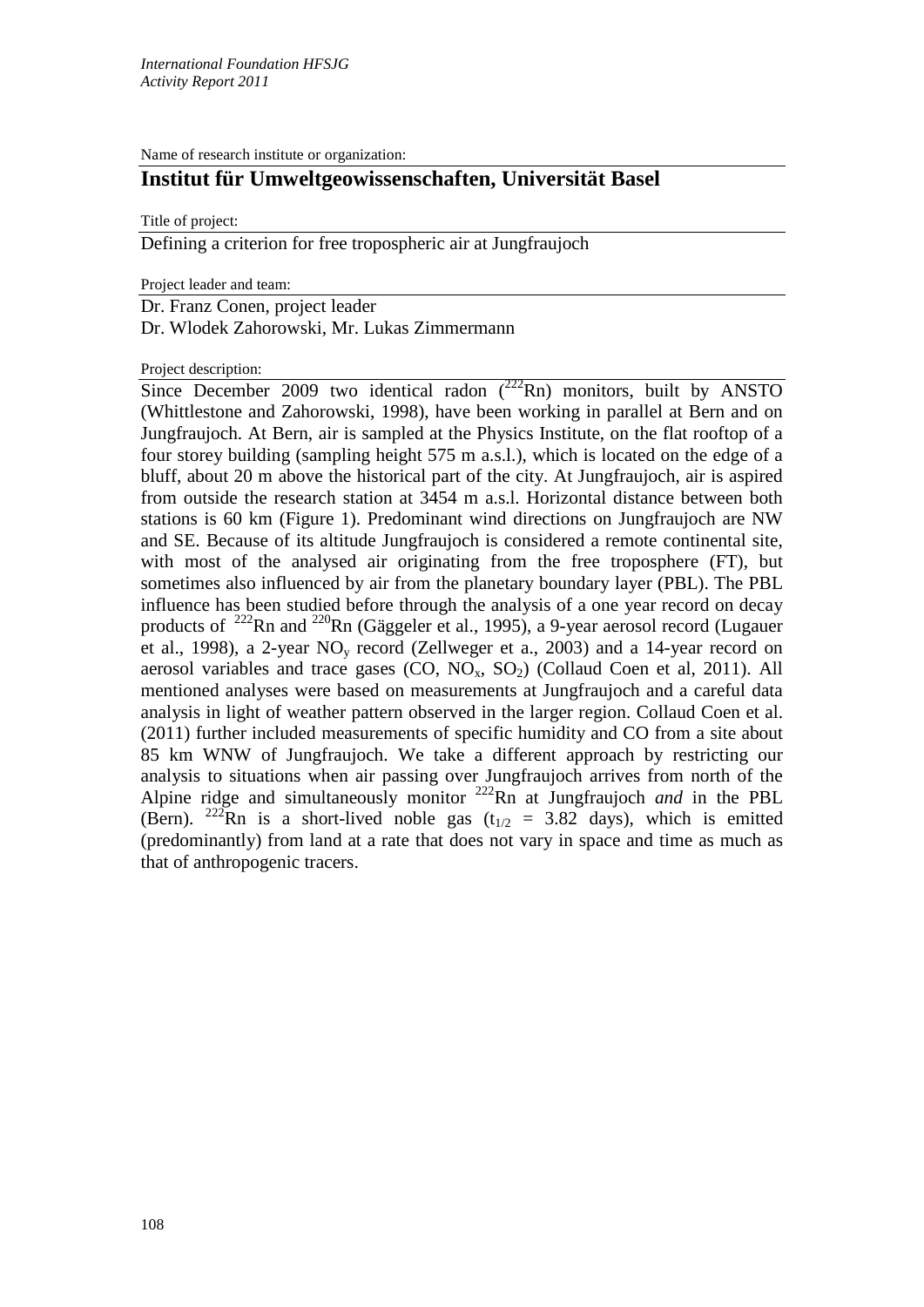

*Figure 1. Atmospheric 222Rn sampling locations (in brackets: sampling height above sea level).*

Data analysis for the period from 01 Jan. 2010 to 28 Nov. 2011 includes four steps:

- 1. Normalisation of <sup>222</sup>Rn values for both stations to 1013 mbar and 0  $\degree$ C.
- 2. Half-hourly data are averaged for each full hour of day (UTC).
- 3. Hourly values selected when valid hour lies are available for both stations (14'463 hours).
- 4. From this set, selected all data (9'084 hours) when wind on Jungfraujoch came from sector north of mountain ridge (0- $45^{\degree}$  and 225-360 $^{\degree}$ ).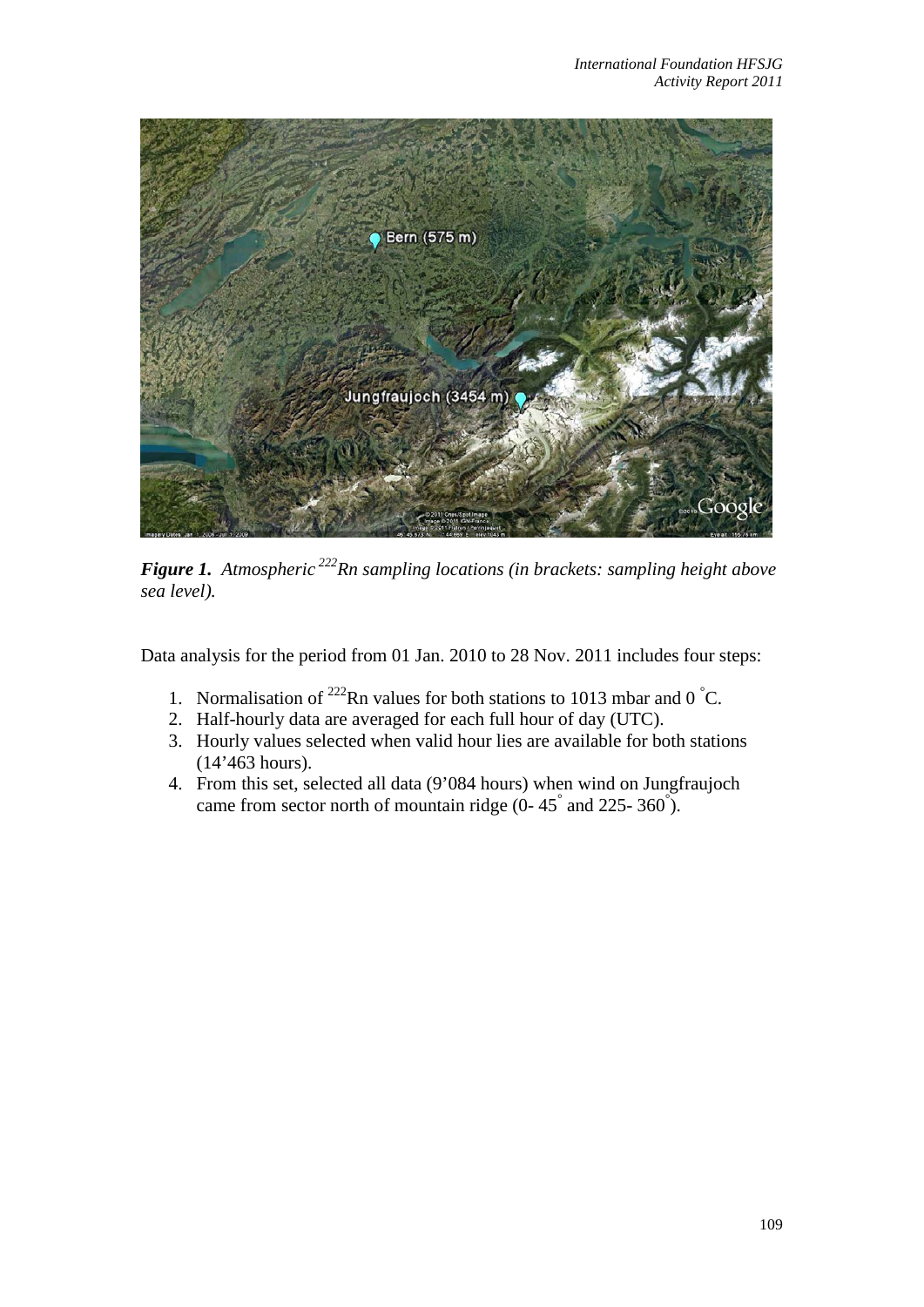

*Figure 2. Time series of 222Rn activity concentrations in Bern (red) and on Jungfraujoch (blue) between 01 January 2010 and 28 November 2011, for situations when wind on Jungfraujoch blows from north of the Alpine ridge and when a value for both stations is available.*

We presume efficient mixing of PBL with FT air at Jungfraujoch when  $^{222}$ Rn maxima at Jungfraujoch are close to  $2^{22}$ Rn minima at Bern. Such conditions did occur in every month of the year, but mostly from April to September. Prolonged periods with large differences in  $^{222}$ Rn between both stations, indicating little or no exchange between PBL and FT at Jungfraujoch, were seen in both years in October, January and December 2010 and in February and November 2011. The most recent month with large differences in  $^{222}$ Rn falls into the period of a persistent high pressure system over central Western Europe. In many parts of Switzerland November 2011 was the driest and also the sunniest November since recordings started 150 years ago (www.meteoschweiz.ch). Consequently, nocturnal inversions were strong and maybe also emissions of  $^{222}$ Rn were larger because of the drier soil.

Is it possible to define a criterion for (predominantly) free tropospheric air at Jungfraujoch? One approach would be to define an upper limit for  $^{222}$ Rn concentrations at Jungfraujoch below which air masses are considered to be part of the FT. However, any selection of a threshold for FT conditions would necessarily be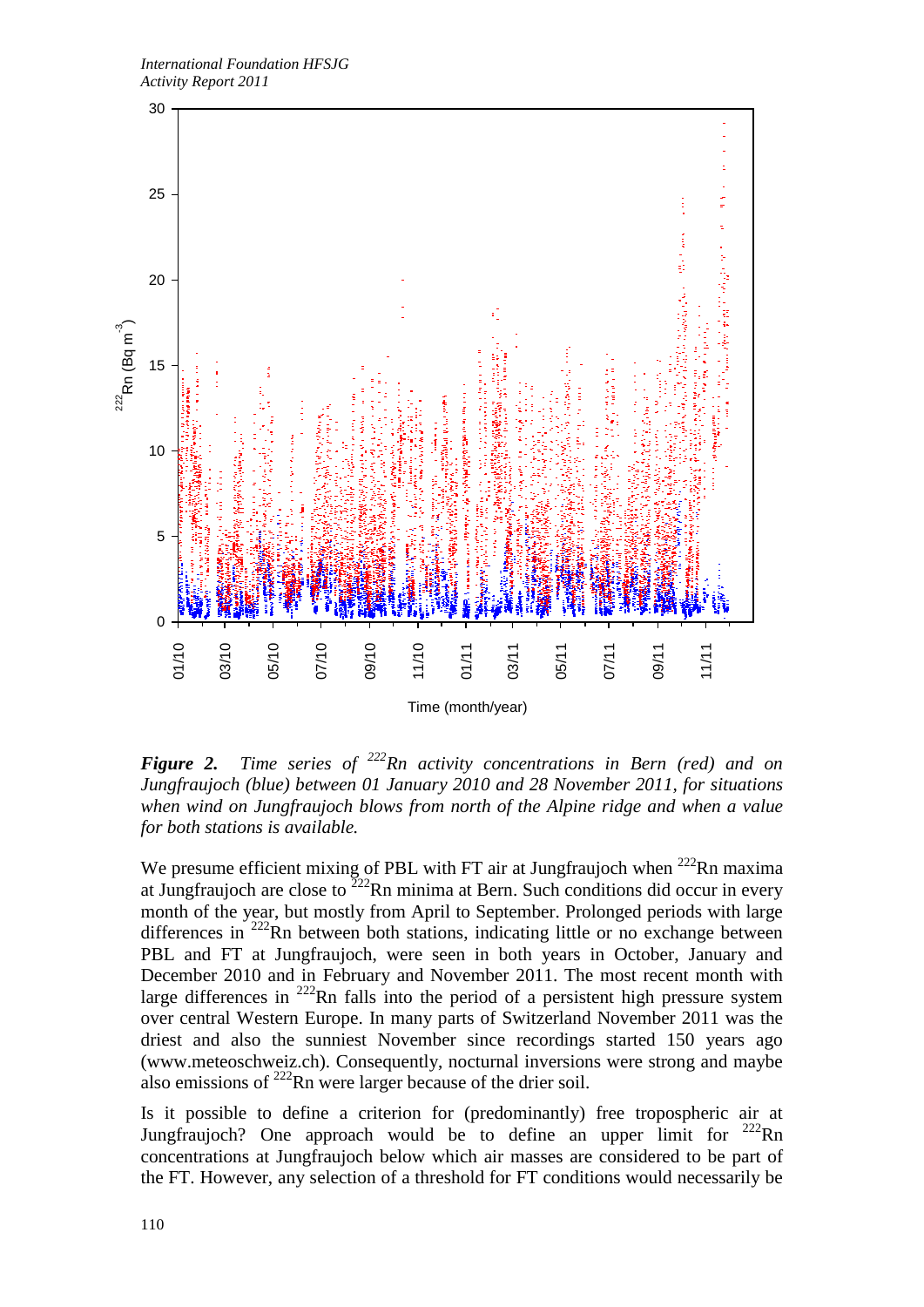arbitrary. The lower boundary of values tends to be higher from April to July, compared to other times of the year (Figure 2). A cautiously selected threshold value would classify most of the summer period as PBL influenced. Choosing a higher threshold would bear the un-quantified likelihood of including PBL influenced periods during other months. Further, the seasonal pattern bears some general resemblance between the years, but is certainly not the same in each year.

There were prolonged periods with large differences in  $^{222}$ Rn concentrations between Jungfraujoch and Bern (Figure 2). During these periods, mixing of air masses from the PBL (Bern) to greater height (Jungfraujoch) must be strongly suppressed. Under such conditions we can assume that Jungfraujoch is in the FT. It may be possible to approach the identification of a selection criterion for FT situations at Jungfraujoch by asking what difference in  $^{222}$ Rn concentrations would be necessary to indicate with some confidence that Jungfraujoch is in the FT. Differences in  $^{222}$ Rn concentrations measured during the same hour at Bern and at Jungfraujoch have a frequency distribution that is supported by a set of 9'084 data points (Figure 3). It looks skewed toward small values. Its mode is between 1 and 2 Bq  $m^{-3}$ . A small proportion (0.016) of the data set is  $< 0$ , about half of all values are  $> 4$  Bq m<sup>-3</sup>. Such a distribution may result from the combination of two subsets of data with different means and standard deviations. As has been argued by other investigators before, Jungfraujoch is within the FT much of the time, but sometimes influenced by the PBL. Consequently, there should be a subset of values representing situations when Jungfraujoch is influenced by PBL air and when differences to  $^{222}$ Rn concentrations at Bern are small; and a second subset representing situations when Jungfraujoch is dominated by the FT and differences in  $222$ Rn with Bern are large. This second subset of data would have a larger mean, but also a larger standard deviation because  $^{222}$ Rn concentrations within the PBL cover a broad range of values, typically between 2 and 15 Bq  $m^{-3}$  (Figure 2). Based on these suppositions, we can try to estimate means, standard deviations and relative sizes for two normal (Gaussian) distributions so that their sum fits well with our observed distribution. Minimising the sum of squared residuals is the procedure of choice. Because the absolute uncertainty in observed frequency is proportional to the number of observations supporting it, we weigh the squared residuals by dividing them by the square root of the number of observations in each bin. For fitting means and standard deviations we make use of the "Solver" tool in Excel. Iteratively, we also change manually the relative sizes of the two subsets in steps of 0.05 either direction until a minimum is found for the sum of weighed squared residuals.

The result suggests that Jungfraujoch is influenced by PBL air during about a third of the time (0.35). Two thirds of the time (0.65) it is in the FT. Mean and standard deviation are 1.8 and 1.2 for the suggested PBL, and 6.7 and 3.7 for the suggested FT distribution, respectively (Figure 3). Based on these distributions we may now approximate a lower threshold for the difference in  $^{222}$ Rn between Bern and Jungfraujoch above which we could say with 95 % certainty that Jungfraujoch is in the FT. This value is at  $3.4$  Bq m<sup>-3</sup>. However, by rejecting observations below this value as PBL influenced, we also lose about 20 % of our FT data. Relaxing the threshold to 2.9 Bq  $m<sup>3</sup>$  would reduce the proportion of FT data lost to 15 %, but at the same time increase the fraction of PBL influenced data in our selection to 10 %.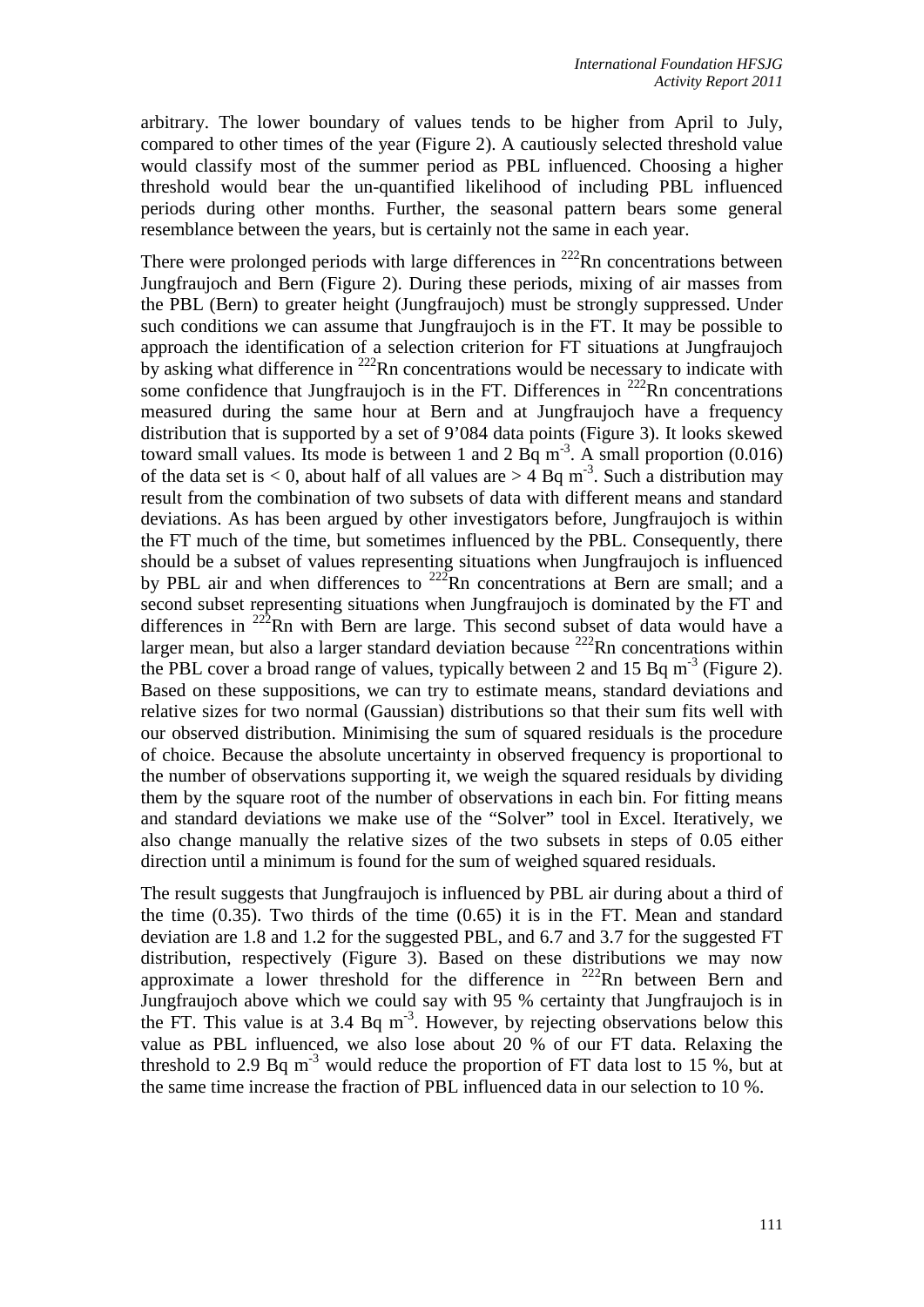

*Figure 3. Histogram of (black) differences in 222Rn concentrations between Bern and Jungfraujoch and fitted normal distributions for presumably (red) PBL influenced situations and (blue) for situations when Jungfraujoch is in the FT. Addition of the fitted normal distributions results in the (pink) estimated histogram.*

Applying the threshold of 3.4 Bq  $m^{-3}$  to the past two years shows that measurements in the FT are possible at Jungfraujoch throughout the year (Figure 4). We can be confident (95 %) that during about half of the time when air masses crossed from north of the Alpine ridge this air was not influenced by PBL air. Reliable FT conditions occured during spring and summer about  $\frac{2}{5}$  of the time, in autumn during  $^{2}/_{3}$ , and in winter during  $^{3}/_{4}$  of the time.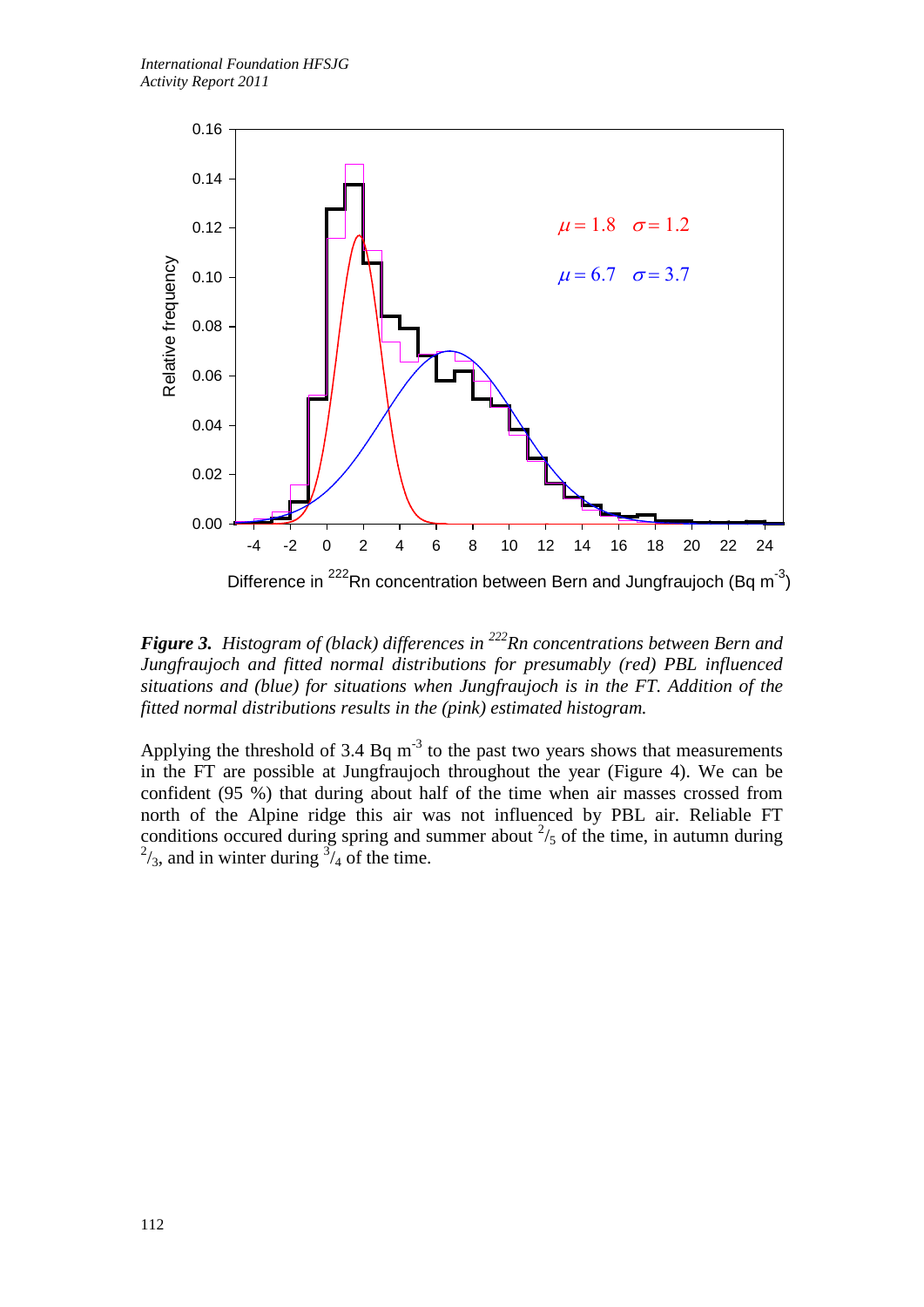

*Figure 4. Time series of monthly values for the fraction of time when* $^{222}$ *Rn concentration differences between Jungfraujoch and Bern were >3.4 Bq m<sup>-3</sup>, so the fraction of time when Jungfraujoch can be said with 95 % confidence to have been in free tropospheric air.* 

## **References**

Collaud Coen, M., Weingartner, E., Furger, M., Nyeki, S., Prévôt, A.S.H., Steinbacher, M., Baltensperger, U. (2011) Aerosol climatology and planetary boundary influence at the Jungfraujoch analyzed by synoptic weather types. Atmospheric Chemistry and Physics, 11, 5931-5944.

Gäggeler, H.W., Jost, D.T., Baltensperger, U., Schwikowski, M., Seibert, P. (1995) Radon and thoron decay product and <sup>210</sup>Pb measurements at Jungfraujoch, Switzerland. Atmospheric Environment, 29, 607-616.

Lugauer, M., Baltensperger, U., Furger, M., Gäggeler, H. W., Jost, D. T., Schwikowski, M., Wanner, H. (1998) Aerosol transport to the high Alpine sites Jungfraujoch (3454 m a.s.l.) and Colle Gnifetti (4452 m a.s.l.). Tellus B, 50, 76–92.

Whittlestone, S., Zahorowski, W. (1998) Baseline radon detectors for shipboard use: Development and deployment in the First Aerosol Characterization Experiment (ACE 1). Journal of Geophysical Research, 103, 16743-16751.

Zellweger, C., Forrer, J., Hofer, P., Nyeki, S., Schwarzenbach, B., Weingartner, E., Ammann, M., Baltensperger, U. (2003) Partitioning of reactive nitrogen  $(NO<sub>v</sub>)$  and dependence on meteorological conditions in the lower free troposphere. Atmospheric Chemistry and Physics, 3, 779-796.

Key words:

Atmospheric transport, boundary layer, free troposphere, <sup>222</sup>Rn

Internet data bases:

http://radon.unibas.ch http://pages.unibas.ch/environment